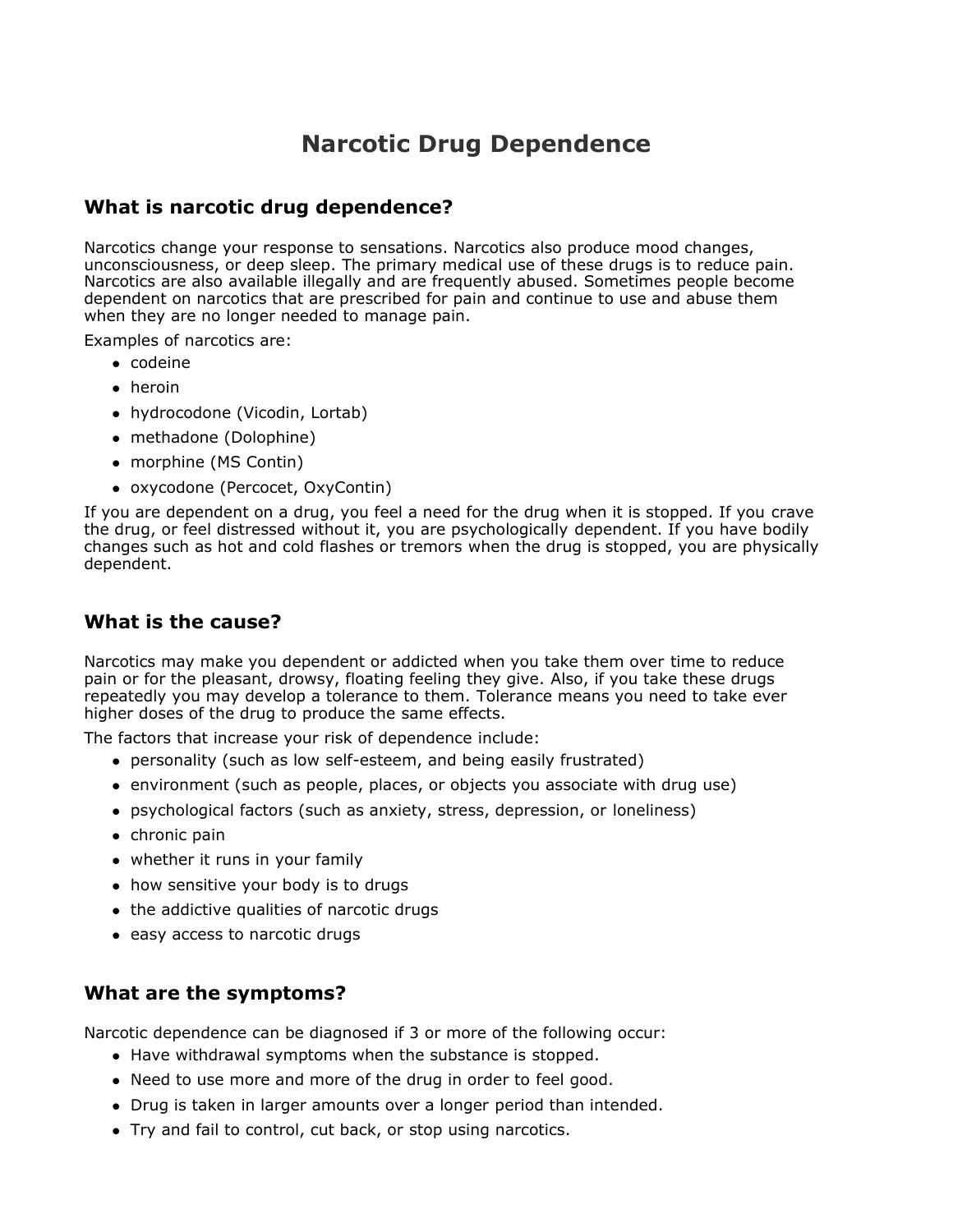- A lot of time spent in getting drugs or recovering from using them.
- Have problems with school, jobs, or social relationships because of substance use.
- Continue to use drugs even though aware of physical or psychological problems caused or made worse by use of the substance.

#### **How is it diagnosed?**

Your healthcare provider will take a complete history and examine you. A sample of your urine may be tested for drug use.

Your healthcare provider may test you for narcotic abuse by injecting a drug called naloxone hydrochloride into one of your muscles and recording your body's response. If you are using narcotics, your test will show some of the signs of a withdrawal reaction, including:

- faster pulse
- lower body temperature
- larger pupils
- sweating
- watery eyes
- high blood pressure
- yawning
- insomnia
- muscle aches
- runny nose
- diarrhea
- chest hair standing up
- craving for a narcotic

### **How is it treated?**

People who are dependent on narcotics may not get help until they overdose. If you have taken an overdose and have trouble breathing, the healthcare provider will clear your airway and keep it open with a breathing tube. You may need treatment in the intensive care unit in the hospital. When you can breath normally, the healthcare provider will give you a shot of naloxone hydrochloride and watch you for 48 hours. Naloxone hydrochloride blocks the effects of a narcotic overdose. Your healthcare provider or counselor will evaluate you and recommend a treatment plan.

Your healthcare provider or counselor will help you to admit that you have a drug problem. He or she will also help you identify the stresses in your life and find ways to better handle stress and anxiety.

Your healthcare provider may recommend community self-help groups, as well as individual counseling for you. Your treatment program will emphasize staying away from all narcotic drugs and other drugs of abuse for the rest of your life. Treatment with methadone may also be part of the program.

Parents, family, and friends may be involved in your treatment. You may also get information about nutrition, exercise, relaxation techniques, and stress management.

#### **How long will the effects last?**